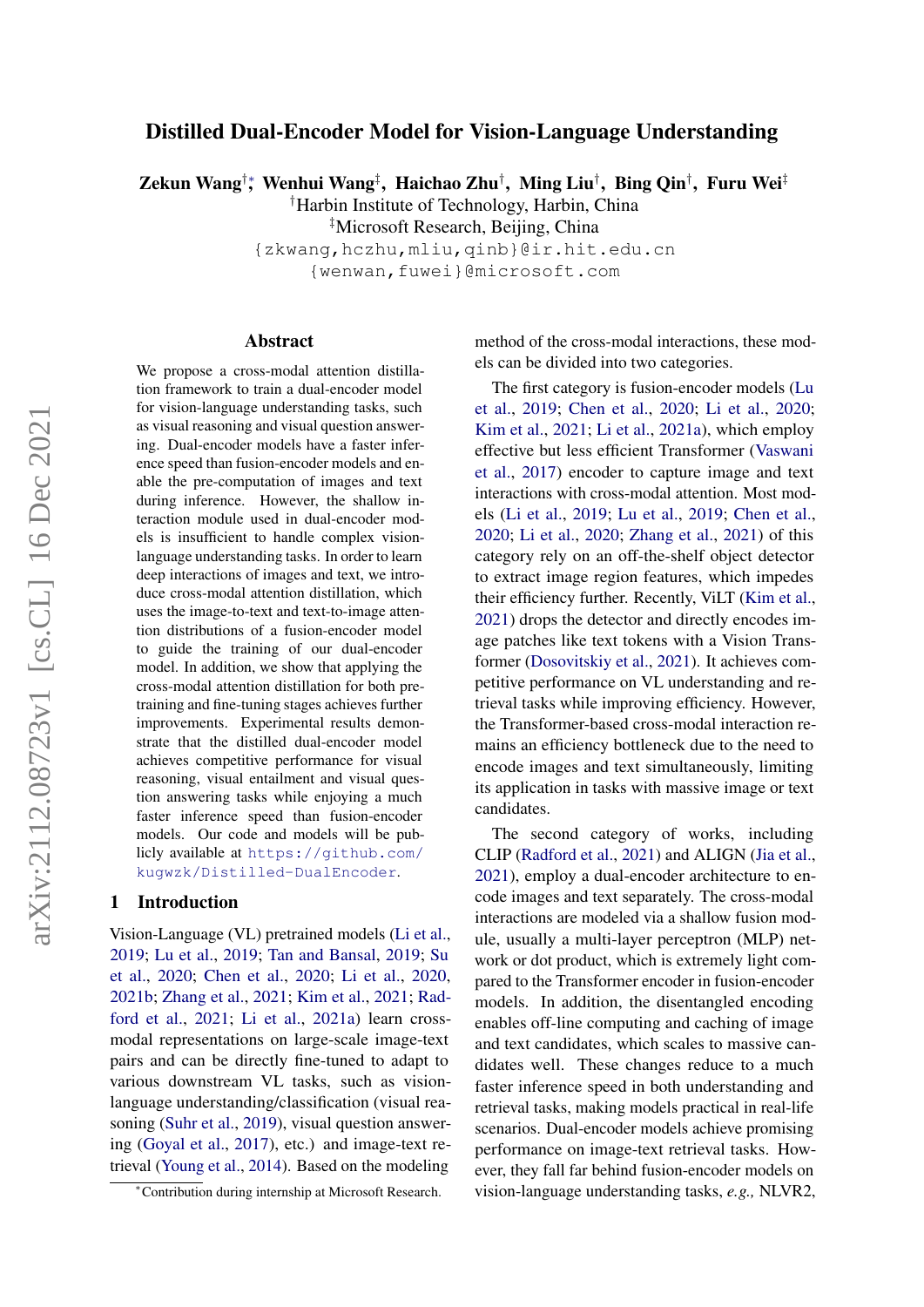that require complex cross-modal reasoning.

In this work, we propose a cross-modal attention distillation framework to train a dual-encoder vision-language model. The distilled dual-encoder model achieves competitive performance for visionlanguage understanding tasks with a much faster inference speed than fusion-encoder models. In addition to the soft label distillation [\(Hinton et al.,](#page-8-3) [2015\)](#page-8-3), we introduce the cross-modal attention distillation as the fine-grained supervision for the dualencoder model (student) to better learn cross-modal reasoning. Specifically, we employ both image-totext and text-to-image attention distributions from the fusion-encoder model (teacher) for distillation. Our distillation framework can be applied to both pre-training and fine-tuning stages. During pretraining, we apply distillation objectives in imagetext contrastive learning and image-text matching tasks. In the fine-tuning stage, the task-specific knowledge of the fine-tuned teacher model is transferred to the student model.

We evaluate our models on vision-language understanding tasks and image-text retrieval tasks. Experimental results demonstrate that our distilled dual-encoder models perform competitively in visual entailment (99.9%), visual reasoning (97.8%) and visual question answering (95.5%) while having a more than  $3\times$  times faster inference speed compared to the fusion-encoder teacher model. Moreover, our proposed cross-modal attention distillation also improves the performance on retrieval tasks and even outperforms the teacher model on image retrieval. Compared to other latent features, the cross-modal attention helps the dual-encoder model learn better cross-modal reasoning ability, achieving significant gains across VL understanding tasks. Besides, the model delivered from the two-stage distillation has better performance than the single-stage distilled one.

# 2 Related Works

# 2.1 Vision-Language Pre-Training

Language and vision pre-training advance the state of the art across downstream natural language processing tasks [\(Radford et al.,](#page-10-4) [2018;](#page-10-4) [Devlin et al.,](#page-8-4) [2019;](#page-8-4) [Dong et al.,](#page-8-5) [2019;](#page-8-5) [Liu et al.,](#page-9-7) [2019;](#page-9-7) [Bao et al.,](#page-7-1) [2020;](#page-7-1) [Lewis et al.,](#page-9-8) [2020;](#page-9-8) [Raffel et al.,](#page-10-5) [2020;](#page-10-5) [Con](#page-8-6)[neau and Lample,](#page-8-6) [2019;](#page-8-6) [Chi et al.,](#page-8-7) [2020;](#page-8-7) [Conneau](#page-8-8) [et al.,](#page-8-8) [2020;](#page-8-8) [Chi et al.,](#page-8-9) [2021a](#page-8-9)[,b;](#page-8-10) [Ma et al.,](#page-9-9) [2021\)](#page-9-9) and computer vision tasks [\(Dosovitskiy et al.,](#page-8-1) [2021;](#page-8-1) [Touvron et al.,](#page-10-6) [2021;](#page-10-6) [Bao et al.,](#page-7-2) [2021\)](#page-7-2). VisionLanguage pre-training [\(Lu et al.,](#page-9-1) [2019;](#page-9-1) [Tan and](#page-10-0) [Bansal,](#page-10-0) [2019;](#page-10-0) [Su et al.,](#page-10-1) [2020;](#page-10-1) [Gan et al.,](#page-8-11) [2020;](#page-8-11) [Li](#page-9-2) [et al.,](#page-9-2) [2020,](#page-9-2) [2021b;](#page-9-3) [Wang et al.,](#page-10-7) [2021a](#page-10-7)[,c\)](#page-10-8) also has been shown to prevail on learning cross-modal representations. The architecture of these VL models falls into two lines.

The first line of works [\(Li et al.,](#page-9-0) [2019;](#page-9-0) [Lu et al.,](#page-9-1) [2019;](#page-9-1) [Tan and Bansal,](#page-10-0) [2019;](#page-10-0) [Chen et al.,](#page-7-0) [2020;](#page-7-0) [Zhou et al.,](#page-11-2) [2020;](#page-11-2) [Zhang et al.,](#page-11-0) [2021;](#page-11-0) [Kim et al.,](#page-9-4) [2021;](#page-9-4) [Li et al.,](#page-9-6) [2021a\)](#page-9-6) uses a *fusion-encoder* to learn cross-modal interactions. These models first encode image-text pairs into vectors and then use a multi-layer Transformer [\(Vaswani et al.,](#page-10-3) [2017\)](#page-10-3) network to fuse the visual and textual representations. Most previous models extract visual features via an object detector (*e.g.*, Faster R-CNN [\(Ren](#page-10-9) [et al.,](#page-10-9) [2015\)](#page-10-9)), which needs to pretrain on expensive annotated datasets with a fixed set of object classes like Visual Genome [\(Krishna et al.,](#page-9-10) [2017\)](#page-9-10). In addition, the object detector requires high-resolution input images and brings more computation costs. Recently, [Huang et al.](#page-8-12) [\(2020\)](#page-8-12) and [Xu et al.](#page-11-3) [\(2021\)](#page-11-3) directly take image pixels as inputs and feed them into convolutional neural networks to obtain the visual grid features instead of previous region features. [Li et al.](#page-9-6) [\(2021a\)](#page-9-6) employs a Vision Transformer [\(Dosovitskiy et al.,](#page-8-1) [2021\)](#page-8-1) to extract image features for the multimodal fusion encoder. ViLT [\(Kim et al.,](#page-9-4) [2021\)](#page-9-4) directly encodes image patches by a simple embedding layer. Then a multimodal Transformer jointly encodes the visual and textual embeddings. It achieves competitive performance on VL tasks with less overhead. The fusionencoder models exhibit strong cross-modality modeling ability and achieve superior results on VL understanding tasks that require complex cross-modal reasoning, such as NLVR2 [\(Suhr et al.,](#page-10-2) [2019\)](#page-10-2). However, the fusion-encoder models still rely on a cross-modal Transformer to encode and fuse visual and textual representations simultaneously across layers, demanding a heavy computation budget and leading to a low inference speed.

Another line [\(Radford et al.,](#page-9-5) [2021;](#page-9-5) [Jia et al.,](#page-8-2) [2021;](#page-8-2) [Sun et al.,](#page-10-10) [2021\)](#page-10-10) employs a *dual-encoder* architecture to encode images and text separately and take dot product or an MLP network to model the interactions between images and text. Dualencoder models have the advantage of computational efficiency compared to the fusion-encoder models. The multi-head attention mechanism is only applied within tokens of the same modality,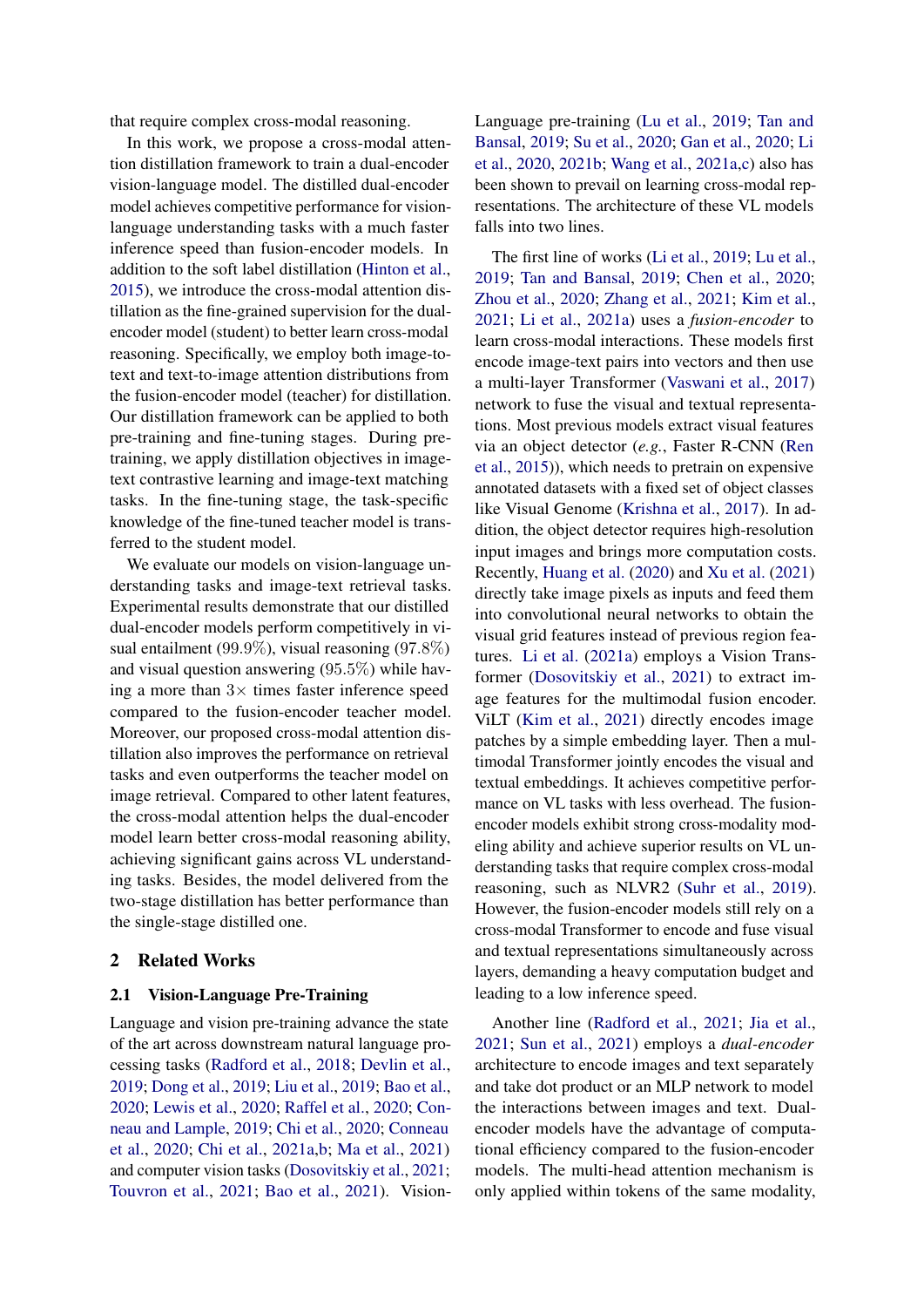and reduces the complexity from  $O((N + M)^2)$ of fusion-encoder models to  $O(N^2 + M^2)$ , where N and M is the length of visual and textual features, respectively. Moreover, the visual or textual representations can be pre-computed and cached in real-life applications thanks to the independent encoders. Dual-encoder models achieve promising performance on image-text retrieval. However, the shallow interaction module is insufficient to handle complex VL understanding tasks that require deeper cross-modal interactions, causing significant performance degradation. In order to improve the dual-encoder models for complex VL understanding tasks, we introduce a cross-modal attention distillation framework to help the model learn deeper interactions.

# 2.2 Knowledge Distillation

Knowledge distillation (KD) aims to transfer the knowledge learned in a strong teacher model to a student model, making the student perform competitively. [Hinton et al.](#page-8-3) [\(2015\)](#page-8-3) employ the soft label distributions from the teacher model to train the student model. Recently, the student models can be further improved by mimicking the intermediate representations of the teacher, such as hidden states [\(Romero et al.,](#page-10-11) [2015\)](#page-10-11) and attention distributions [\(Zagoruyko and Komodakis,](#page-11-4) [2017\)](#page-11-4). Knowledge distillation has also been widely used to compress and improve Transformer-based models across various subjects [\(Sun et al.,](#page-10-12) [2019;](#page-10-12) [Jiao et al.,](#page-8-13) [2020;](#page-8-13) [Wang et al.,](#page-10-13) [2020a,](#page-10-13)[b,](#page-10-14) [2021b;](#page-10-15) [Touvron et al.,](#page-10-6) [2021\)](#page-10-6). In this work, we employ the cross-modal attention knowledge of a fusion-encoder teacher model to guide the training of the dual-encoder model. Our distillation framework improves the dual-encoder model on complex VL understanding tasks.

# 3 Method

In this section, we describe our cross-modal attention distillation framework for training the dualencoder model. Figure [1](#page-3-0) gives an overview of our method. We adopt a fusion-encoder model as the teacher and introduce the cross-modal attention knowledge and soft labels to train the dual-encoder student model. The distillation objective is applied for both pre-training and fine-tuning stages and helps the dual-encoder model learn interactions of different modalities.

#### 3.1 Model Overview

Our distillation framework can employ different fusion-encoder models as the teacher. In this work, we adopt ViLT [\(Kim et al.,](#page-9-4) [2021\)](#page-9-4) as the teacher model to conduct experiments given its simplicity and efficiency.

Input Representations Given an image-text pair  $(v, t)$  as the input, we slice the image  $v \in$  $\mathbb{R}^{H \times W \times C}$  into patches  $v^{\mathsf{p}} \in \mathbb{R}^{N \times (P^2 C)}$ , where  $N = HW/P<sup>2</sup>$  is the number of patches,  $(H, W)$ is the input image resolution,  $(P, P)$  is the resolution of each patch, and  $C$  is the number of channels. The input text  $t$  is tokenized into a sequence of  $M$ subword tokens by WordPiece [\(Wu et al.,](#page-11-5) [2016\)](#page-11-5) as in BERT [\(Devlin et al.,](#page-8-4) [2019\)](#page-8-4). We then prepend the special tokens  $[I_{CLS}]$  and  $[T_{CLS}]$  to the sequence of image patches and text subword tokens, respectively.

We linearly project image patches  $v<sup>p</sup>$  to obtain patch embeddings, and the final visual input embeddings  $H_0^{\text{v}} \in \mathbb{R}^{(N+1)\times D}$  are computed via:

$$
\boldsymbol{H}_{0}^{\text{v}}=[\boldsymbol{v}_{\texttt{[I\_CLS]}}, \boldsymbol{V}\boldsymbol{v}_{1}^{\text{p}}, \ldots, \boldsymbol{V}\boldsymbol{v}_{N}^{\text{p}}] + \boldsymbol{V}_{\text{pos}} + \boldsymbol{V}_{\text{type}} \tag{1}
$$

where  $V \in \mathbb{R}^{(P^2C)\times D}$  is the linear projection,  $V_{\text{pos}} \in \mathbb{R}^{(N+1) \times D}$  is a learnable 1D positional embedding,  $V_{\text{type}} \in \mathbb{R}^D$  is the visual type embedding.

The textual input embeddings  $\mathbf{H}_0^t \in \mathbb{R}^{(M+1) \times \bar{D}}$ is obtained via summing the word embeddings, textual position embedding and textual type embedding:

$$
\boldsymbol{H}_{0}^{\mathrm{t}}=\left[\boldsymbol{w}_{\texttt{\{T\_CLS\}}},\boldsymbol{w}_{1},\ldots,\boldsymbol{w}_{M}\right]+\boldsymbol{T_{\mathrm{pos}}}+\boldsymbol{T_{\mathrm{type}}}\hspace{-2mm}\left(2\right)
$$

We take  $H_0^{\nu}$ ,  $H_0^{\tau}$  as the visual and textual inputs for the teacher and student models.

Teacher: Fusion-Encoder Model The input representations  $H_0^v$  and  $H_0^t$  are concatenated as  $H_0^{\text{vl}} = [H_0^{\text{v}}; H_0^{\text{t}}]$ , and the vectors are then fed into an L-layer cross-modal Transformer encoder to obtain contextual representations:

$$
\boldsymbol{H}_{l}^{\mathrm{vl}} = \mathrm{Transformer}_{\mathrm{vl}}(\boldsymbol{H}_{l-1}^{\mathrm{vl}})
$$
 (3)

where  $l \in [1, L]$ . The cross-modal Transformer encoder fuses representations of different modalities via the multi-head attention mechanism. Specifically, for each head  $a, a \in [1, A_h]$  of layer l, the attention distribution  $A_{a}^{\text{vl}}$  is computed via:

<span id="page-2-0"></span>
$$
\mathbf{A}_{a}^{\mathrm{vl}} = \mathrm{softmax}(\frac{\mathbf{Q}_{a}^{\mathrm{vl}} \mathbf{K}_{a}^{\mathrm{vl}\intercal}}{\sqrt{d_k}})
$$
(4)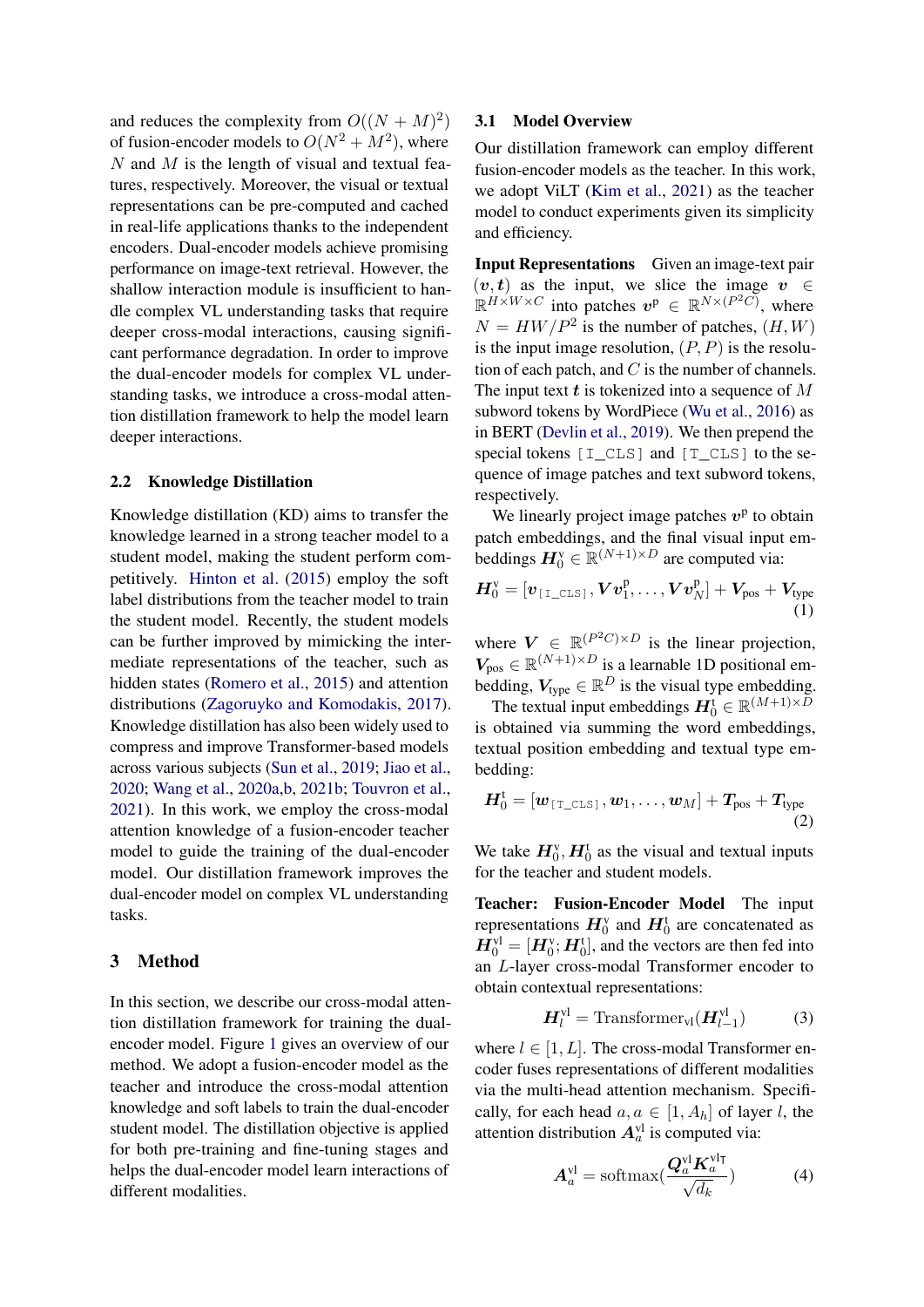<span id="page-3-0"></span>

Figure 1: Overview of our cross-modal attention distillation framework. Besides soft labels, we introduce crossmodal attention knowledge of the fusion-encoder model (teacher), including image-to-text and text-to-image attention distributions, to guide the training of the dual-encoder model (student).

where queries  $Q_a^{\text{vl}}$  and keys  $K_a^{\text{vl}}$  are obtained by linearly projecting last layer's hidden states using parameters  $\bm{W}_{l,a}^{\text{Q}}, \bm{W}_{l,a}^{\text{K}} \in \mathbb{R}^{D \times d_k}$ , respectively.  $d_k$ is the attention head size. The output vectors of [I\_CLS] and [T\_CLS] tokens of the last layer are fed into task-specific layers to obtain predictions.

Student: Dual-Encoder Model The dualencoder model encodes visual embeddings  $(H_0^v)$ and textual embeddings  $(H_0^t)$  separately via visual and textual Transformer-based encoders:

$$
H_l^{\rm v} = \text{Transformer}_{\rm v}(H_{l-1}^{\rm v}) \tag{5}
$$

$$
\boldsymbol{H}_{l}^{\mathrm{t}} = \mathrm{Transformer}_{\mathrm{t}}(\boldsymbol{H}_{l-1}^{\mathrm{t}})
$$
 (6)

The output vectors of [I\_CLS] and [T\_CLS] tokens of the last layer are used as the final representations of images and text. We adopt a shallow module  $f$  to fuse the two representations. For vision-language understanding tasks such as VQA, module f is an MLP network. For image-text retrieval, we use the dot product function to obtain similarity scores of image-text pairs.

#### 3.2 Distillation Objectives

Cross-Modal Attention Distillation In order to improve dual-encoder models for capturing deeper interactions of images and text, we employ the cross-modal attention knowledge of fusion-encoder models to guide the training of dual-encoder models. Specifically, we use image-to-text and textto-image attention distributions to train the dualencoder model.

The fusion-encoder teacher model captures cross-modal interactions via the multi-head attention mechanism as shown in Equation [4.](#page-2-0) The whole attention distribution  $A_{\mathrm{T}}^{\mathrm{vl}} \in \mathbb{R}^{(N+M)\times(N+M)}$  can be split into two parts. We use  $N$  and  $M$  to indicate the length of image and text inputs. The first part is *uni-modal attention* ( $\mathbf{A}^{\text{v2v}}_{\text{T}} \in \mathbb{R}^{N \times N}$ ,  $\mathbf{A}^{\text{t2t}}_{\text{T}} \in$  $\mathbb{R}^{M \times M}$ ), which models interactions within tokens of the same modality. The second part is *crossmodal attention*, including image-to-text attention distribution ( $A_T^{\text{v2t}} \in \mathbb{R}^{N \times M}$ ) and text-to-image attention distribution ( $A_{\rm T}^{12\nu} \in \mathbb{R}^{M \times N}$ ). Cross-modal attention distributions capture interactions of visual and textual feature vectors. Since the separate encoding of dual encoders only models interactions of tokens of the same modality, we introduce cross-modal attention distillation to encourage the dual-encoder models to mimic the image and text alignments of fusion-encoder models. The crossmodal (image-to-text and text-to-image) attention distributions of dual-encoder models  $A_S^{\text{v2t}}$ ,  $A_S^{\text{t2v}}$  are computed as following:

$$
A_S^{\text{v2t}} = \text{softmax}(\frac{Q_S^{\text{v}} K_S^{\text{tr}}}{\sqrt{d_k}})
$$
 (7)

$$
A_S^{t2v} = \text{softmax}(\frac{Q_S^t K_S^{v\tau}}{\sqrt{d_k}})
$$
 (8)

where  $Q_S^v$ ,  $K_S^v$  are visual queries and keys of selfattention module.  $Q_S^t$ ,  $K_S^t$  are queries and keys of textual input. We recompute the cross-modal attention distributions of the teacher  $A_{\text{T}}^{\text{v2t}}, A_{\text{T}}^{\text{t2v}}$  in the same way, instead of directly splitting the orig-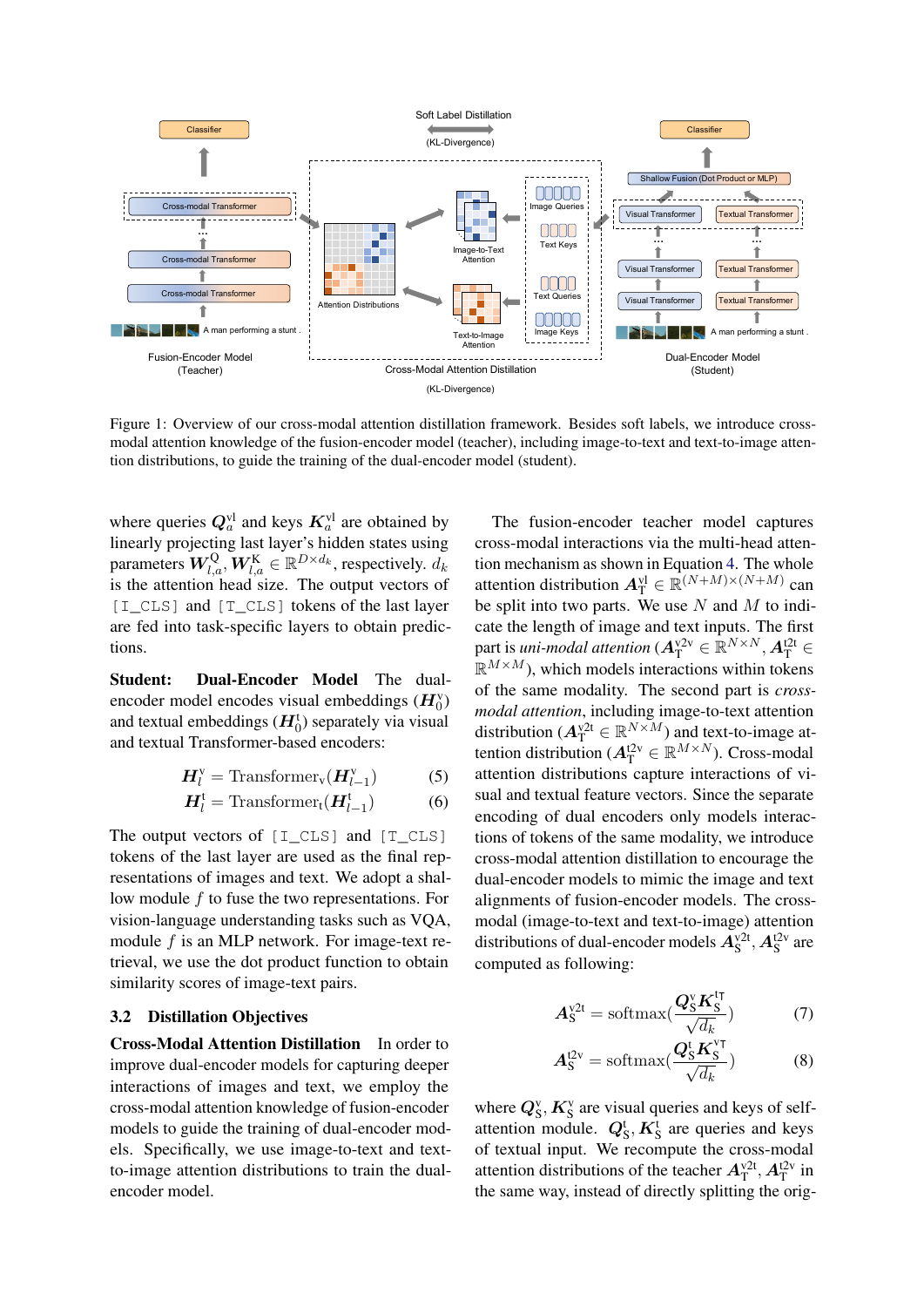<span id="page-4-0"></span>

|                                  | <b>Training Objectives</b> |               |  |  |  |  |  |
|----------------------------------|----------------------------|---------------|--|--|--|--|--|
| Task                             | Ground Truth<br>Label      | Soft<br>Label |  |  |  |  |  |
| <b>Pre-training Distillation</b> |                            |               |  |  |  |  |  |
| <b>Image-Text Matching</b>       |                            |               |  |  |  |  |  |
| <b>Image-Text Contrastive</b>    |                            |               |  |  |  |  |  |
| Masked LM                        |                            |               |  |  |  |  |  |
| <b>Fine-tuning Distillation</b>  |                            |               |  |  |  |  |  |
| VL Understanding                 |                            |               |  |  |  |  |  |
| <b>Image-Text Retrieval</b>      |                            |               |  |  |  |  |  |

Table 1: Training objectives used for different tasks during pre-training and fine-tuning.

inal attention distributions  $A_{\text{T}}^{\text{vl}}$ . The cross-modal attention distillation loss is computed via:

$$
\mathcal{L}_{CA} = D_{KL}(A_S^{\text{V2t}} \parallel A_T^{\text{V2t}}) + D_{KL}(A_S^{\text{t2v}} \parallel A_T^{\text{t2v}})
$$
\n(9)

where  $D_{KL}$  is the Kullback–Leibler divergence. Inspired by [Wang et al.](#page-10-14) [\(2020b\)](#page-10-14), we only transfer the cross-modal attention knowledge of the last layer of the teacher model.

Soft Label Distillation In addition to mimicking the cross-modal attention distributions, we also use predictions from the teacher model as soft labels to improve the student. The soft label loss is computed as:

$$
\mathcal{L}_{\text{SL}} = D_{\text{KL}}(\boldsymbol{z}_{\text{S}} \parallel \boldsymbol{z}_{\text{T}}) \tag{10}
$$

where  $z_{\rm S}$ ,  $z_{\rm T}$  are the predicted logits of student and teacher, respectively.

# 3.3 Two-Stage Distillation Framework

We use the proposed knowledge distillation objectives to train the dual-encoder student model under a two-stage framework, including *pre-training distillation* and *fine-tuning distillation*. In both stages, the fusion-encoder model helps the dualencoder model to learn cross-modality interactions. As shown in Table [1,](#page-4-0) we train the model with different objectives according to the characteristics of tasks.

# 3.3.1 Pre-Training Distillation

During pre-training, the dual-encoder student model is trained on large-scale image-text pairs to learn generic cross-modal representations with image-text matching, image-text contrastive, and masked language modeling tasks. The pretrained fusion-encoder model ViLT [\(Kim et al.,](#page-9-4) [2021\)](#page-9-4) is used as the teacher model.

Image-Text Matching (ITM) The goal of image-text matching is to predict whether the input image and text are matched. Following ViLT [\(Kim](#page-9-4) [et al.,](#page-9-4) [2021\)](#page-9-4), we replace the matched image with the probability of 0.5 to construct negative pairs. We employ the cross-modal attention distillation loss over the ITM input pairs and the soft label loss to train the dual-encoder model.

Image-Text Contrastive Learning (ITC) We introduce a contrastive loss with in-batch negative sampling to optimize the shared space of visual and textual representations. Given a batch of N image-text pairs, we can obtain  $N$  matched pairs and  $N^2 - N$  negative pairs. Image-text contrastive learning aims to predict matched pairs from all possible pairs. The fusion-encoder model requires joint encoding of each pair to obtain soft labels, which results in quadratic time complexity. Therefore, we apply the cross-modal attention distillation with ground truth labels for the task for training efficiency. Specifically, we only consider the crossmodal attention distributions computed on the N matched pairs.

Masked Language Modeling (MLM) The goal of masked language modeling is to recover the masked tokens from all the other unmasked tokens. We use 15% masking probability as in BERT [\(De](#page-8-4)[vlin et al.,](#page-8-4) [2019\)](#page-8-4). In order to improve the training speed, we use ground truth labels to train the model for MLM task.

# 3.3.2 Fine-Tuning Distillation

During fine-tuning, we use the fine-tuned ViLT as the teacher model, and perform cross-modal attention distillation on downstream task data.

Vision-Language Understanding For visionlanguage understanding tasks such as visual reasoning and VQA, we fine-tune the student model with cross-modal attention distillation and soft labels losses.

Image-Text Retrieval For retrieval tasks, we train the student with the supervision of the crossmodal attention distributions from the teacher model and ground truth labels for efficient training.

# 4 Experiments

#### 4.1 Datasets

Following previous work [\(Chen et al.,](#page-7-0) [2020;](#page-7-0) [Kim](#page-9-4) [et al.,](#page-9-4) [2021\)](#page-9-4), we use four datasets during pre-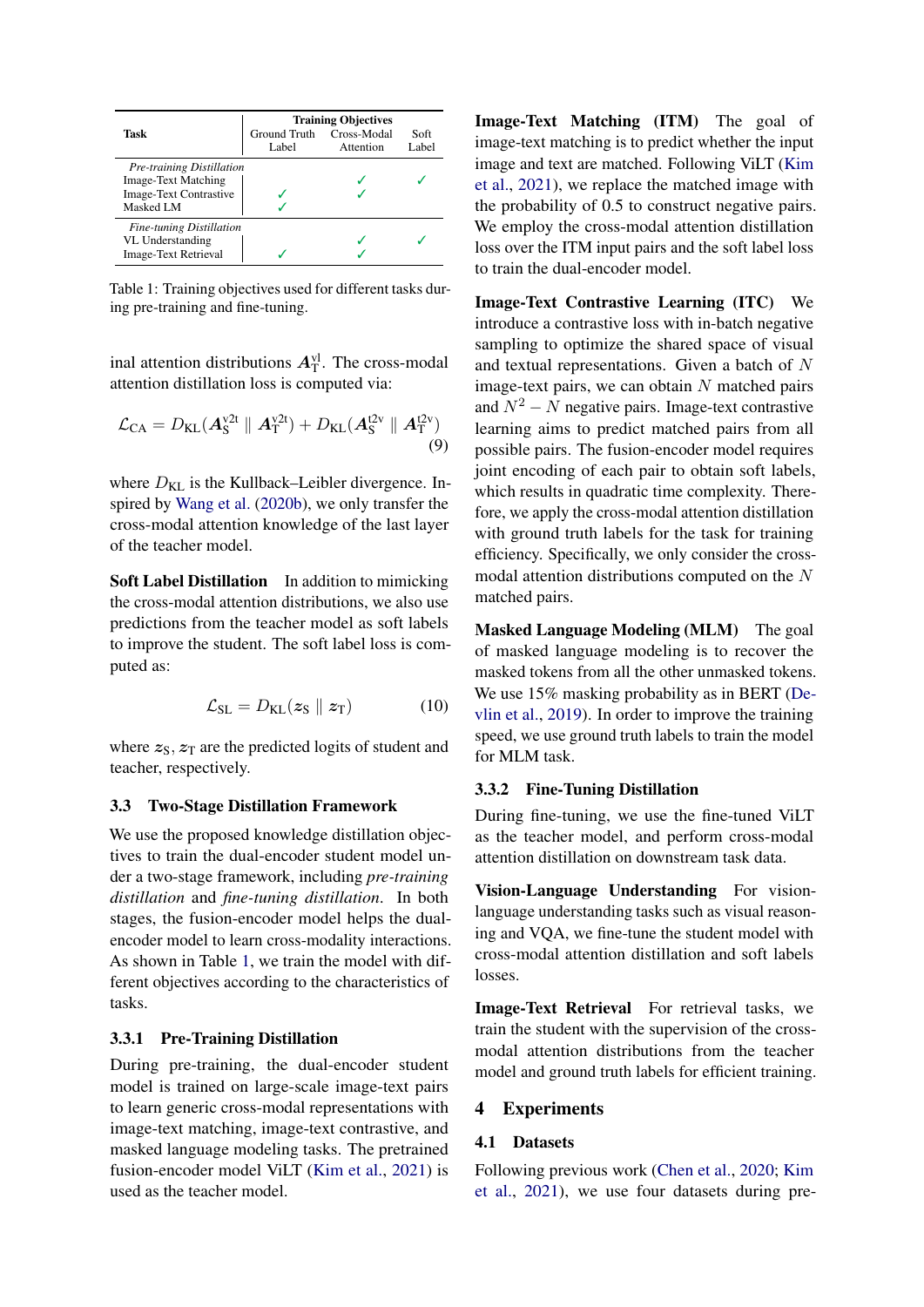<span id="page-5-0"></span>

|         |      | Datasets   NLVR2 SNLI-VE VQA Flickr30K |      |      |
|---------|------|----------------------------------------|------|------|
| #Images | 119K | 31 K                                   | 204K | 32K  |
| #Texts  | 100K | 565K                                   | 1.1M | 160K |

Table 2: Statistics of different downstream vision-language datasets.

training: COCO [\(Lin et al.,](#page-9-11) [2014\)](#page-9-11), Conceptual Captions [\(Sharma et al.,](#page-10-16) [2018\)](#page-10-16), SBU Captions [\(Or](#page-9-12)[donez et al.,](#page-9-12) [2011\)](#page-9-12) and Visual Genome [\(Krishna](#page-9-10) [et al.,](#page-9-10) [2017\)](#page-9-10).

We evaluate our dual-encoder model on three vision-language understanding/classification datasets and one image-text retrieval dataset. Table [2](#page-5-0) shows the statistics of the four datasets.

Visual Reasoning The NLVR2 [\(Suhr et al.,](#page-10-2) [2019\)](#page-10-2) dataset is a visual reasoning task, which aims to determine whether a textual statement describes a pair of images. Following previous work [\(Li et al.,](#page-9-2) [2020;](#page-9-2) [Kim et al.,](#page-9-4) [2021\)](#page-9-4), we construct two imagetext pairs as inputs, each consisting of one image and the textual statement. The final representations of the two pairs are fed into the classifier layer to obtain the prediction.

Visual Entailment The SNLI-VE [\(Xie et al.,](#page-11-6) [2019\)](#page-11-6) dataset aims to predict the relationship between an image and a text description. We treat SNLI-VE as a three-way classification task as previous work [\(Chen et al.,](#page-7-0) [2020;](#page-7-0) [Li et al.,](#page-9-6) [2021a\)](#page-9-6).

Visual Question Answering The task requires the model to answer a question based on an image. We evaluate on the widely used VQAv2 [\(Goyal](#page-8-0) [et al.,](#page-8-0) [2017\)](#page-8-0) dataset. Following [Anderson et al.](#page-7-3) [\(2018\)](#page-7-3), we formulate the problem as a classification task with 3,129 answer candidates.

Image-Text Retrieval The task consists of two sub-tasks: image retrieval and text retrieval. We evaluate on the Flickr30K [\(Plummer et al.,](#page-9-13) [2015\)](#page-9-13) dataset and follow the split as in [Karpathy and Fei-](#page-9-14)[Fei](#page-9-14) [\(2015\)](#page-9-14).

#### 4.2 Implementation Details

The Transformer architecture of our dual-encoder model is the same as ViLT [\(Kim et al.,](#page-9-4) [2021\)](#page-9-4). The visual and textual Transformers both consist of 12 layers blocks with 768 hidden size, and 12 attention heads. The intermediate size of feed-forward networks is 3072. Following [Kim et al.](#page-9-4) [\(2021\)](#page-9-4), images are resized to  $384 \times 640$  resolution and the

patch size is  $32 \times 32$ . The maximum length of text sequence is set to 40.

For pre-training, we train the model for 200K steps with a batch size of 1024. We use the pretrained weights of ViLT [\(Kim et al.,](#page-9-4) [2021\)](#page-9-4) to initialize the visual and textual encoders of the dualencoder model. During fine-tuning, we train the model for 10 epochs with a batch size of 256 for VQA and SNLI-VE. For NLVR2, we train the model for 20 epochs with a batch size of 128. For Flickr30k, the model is trained for 20 epochs with a batch size of 512. We apply RandAugment [\(Cubuk](#page-8-14) [et al.,](#page-8-14) [2020\)](#page-8-14) without color inversion and cutout. For both two stages, we use Adam [\(Kingma and Ba,](#page-9-15) [2015\)](#page-9-15) with  $\beta_1 = 0.9$ ,  $\beta_2 = 0.999$  for optimization. The learning rate is set to 1e-4, with the warmup ration of 0.1, and linear decay. The weight decay is set to 0.01.

#### 4.3 Results

Vision-Language Understanding Results We evaluate models on vision-language understanding tasks, including NLVR2, SNLI-VE and VQA. Table [3](#page-6-0) presents the fine-tuning results on three tasks. Compared with previous dual-encoder models like CLIP [\(Radford et al.,](#page-9-5) [2021\)](#page-9-5), our model achieves much better performance across three vision-language understanding tasks, improving the averaged score from 57.83 to 73.85. Moreover, our dual-encoder model also achieves competitive performance compared with fusion-encoder models. The model retains 99.9% accuracy on SNLI-VE, 97.8% accuracy on NLVR2 and 95.5% performance on VQA with more than 3 times faster than the teacher model (ViLT). Our model even outperforms PixelBERT-R50 [\(Huang et al.,](#page-8-12) [2020\)](#page-8-12) on NLVR2 task. Using the dual-encoder architecture requires less computation than fusion-encoder models and achieves faster inference speed. In addition, performing separate encoding enables precomputation and cache of images or text representations, which is more effective for masses of images and text.

Ablation Studies Table [3](#page-6-0) also shows the ablation results of our method. Performing distillation on pre-training and fine-tuning stages both positively contribute to our dual-encoder model. Using cross-modal attention distillation during finetuning brings significant improvements compared with direct fine-tuning of the dual-encoder model initialized by ViLT. Introducing pre-training distil-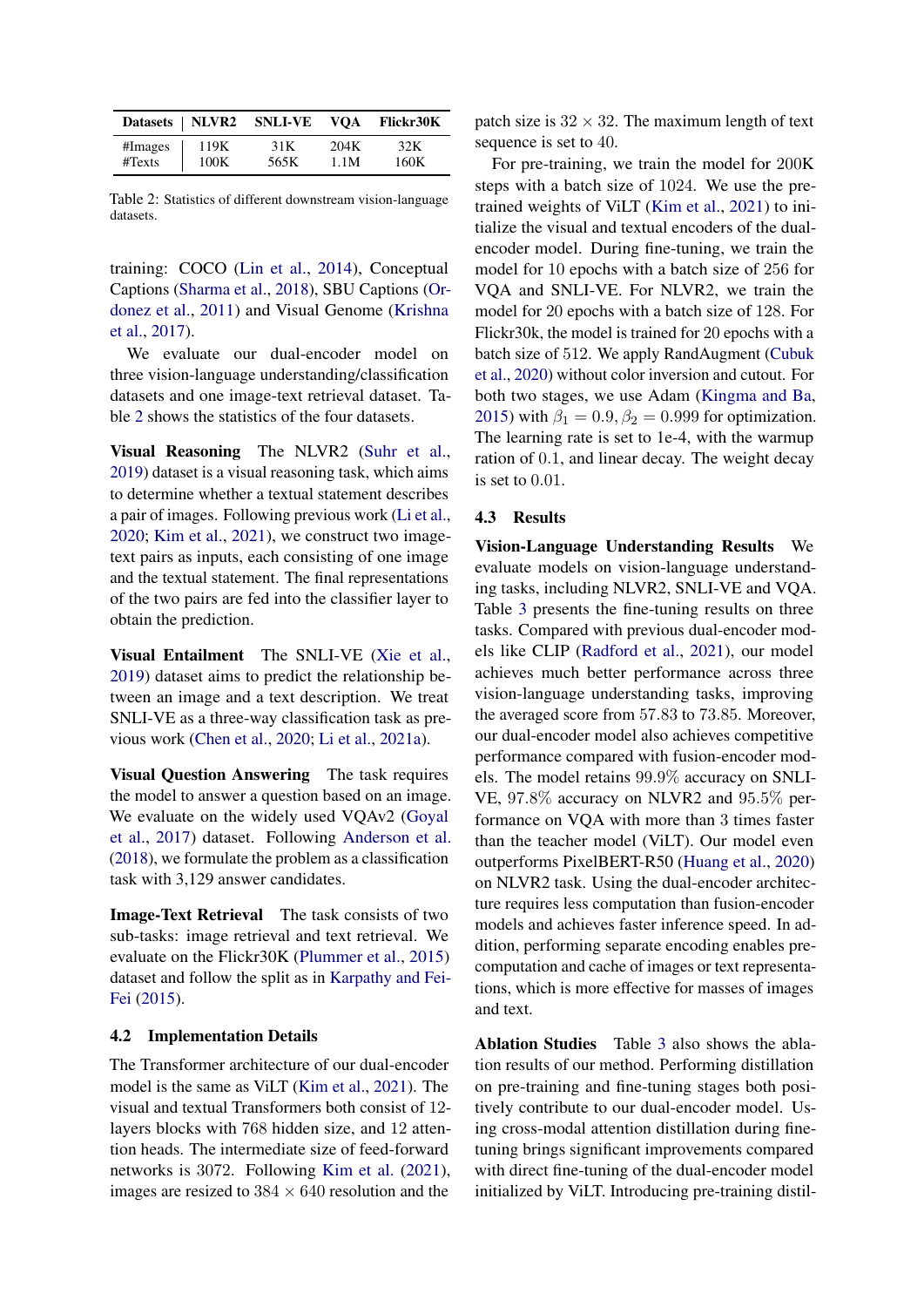<span id="page-6-0"></span>

| <b>Model</b>                                                               | Architecture                                            |      |     | <b>Pre-training</b> |     | Fine-tuning |       | NLVR <sub>2</sub> |       | <b>SNLI-VE</b> | <b>VOA</b> | <b>Inference</b> |
|----------------------------------------------------------------------------|---------------------------------------------------------|------|-----|---------------------|-----|-------------|-------|-------------------|-------|----------------|------------|------------------|
|                                                                            | Fusion                                                  | Dual | Std | KD                  | Std | KD          | dev   | test-P            | val   | test           | test-dev   | Speedup          |
| Fusion-encoder models without using image region features                  |                                                         |      |     |                     |     |             |       |                   |       |                |            |                  |
| PixelBERT-R50                                                              |                                                         |      |     |                     |     | х           | 71.70 | 72.40             |       |                | 71.35      | $0.25\times$     |
| ViLT (Teacher)                                                             |                                                         | x    |     | х                   |     | X           | 75.70 | 76.13             | 76.55 | 76.36          | 71.26      | $1.00\times$     |
|                                                                            | Dual-encoder models without using image region features |      |     |                     |     |             |       |                   |       |                |            |                  |
| CLIP <sup>†</sup>                                                          |                                                         |      |     | Х                   |     | х           | 50.85 | 51.07             | 68.43 | 68.59          | 50.19      |                  |
| Ours                                                                       | Х                                                       |      |     |                     |     |             | 74.16 | 74.30             | 76.42 | 76.30          | 68.05      | $3.85\times$     |
|                                                                            | Х                                                       |      | х   | Х                   |     | X           | 50.85 | 51.07             | 72.10 | 71.83          | 64.94      |                  |
|                                                                            |                                                         |      | X   | Х                   |     |             | 67.63 | 68.14             | 75.37 | 74.95          | 66.94      |                  |
| <b>Ablations</b>                                                           |                                                         |      |     |                     |     | X           | 69.77 | 70.78             | 75.26 | 74.99          | 66.25      |                  |
|                                                                            |                                                         |      |     | Х                   |     |             | 73.06 | 74.11             | 76.11 | 75.87          | 67.10      |                  |
|                                                                            |                                                         |      |     |                     |     | X           | 70.52 | 70.97             | 75.30 | 75.21          | 66.25      |                  |
| Fusion-encoder models using image region features from the object detector |                                                         |      |     |                     |     |             |       |                   |       |                |            |                  |
| <b>LXMERT</b>                                                              |                                                         | х    |     | Х                   |     |             | 74.90 | 74.50             |       |                | 72.42      | $\ll 1.0\times$  |
| <b>UNITER-Base</b>                                                         |                                                         | Х    |     | Х                   |     | Х           | 75.85 | 75.80             | 78.59 | 78.28          | 72.70      | $\ll 1.0\times$  |

Table 3: Results on vision-language understanding tasks. "Std" denotes training with original ground truth labels. "KD" denotes the models trained using our distillation objectives. We report accuracy for NLVR2 development and public test set (test-P), SNLI-VE validation and test split. We report vqa-score on VQA test-dev split. † indicates our fine-tuned results of CLIP [\(Radford et al.,](#page-9-5) [2021\)](#page-9-5). The results are averaged over 3 runs for each task. The inference speed is evaluated on NLVR2 dataset. We evaluate our model and ViLT on a single P100 GPU with the same hyper-parameters. The inference speedup of other models are taken from [Kim et al.](#page-9-4) [\(2021\)](#page-9-4).

<span id="page-6-1"></span>

| Model                  | <b>Image Retrieval</b> |      |                       | <b>Text Retrieval</b> | Inference |      |                        |
|------------------------|------------------------|------|-----------------------|-----------------------|-----------|------|------------------------|
|                        | R@1                    |      | R@5 R@10 R@1 R@5 R@10 |                       |           |      | <b>Speed</b>           |
| ViI T                  | 64.4                   | 88.7 | 93.8                  | 83.5                  | 96.7      | 98.6 | 40398s                 |
| Ours                   | 68.2                   | 89.8 | 94.2                  | 82.2                  | 96.7      | 98.5 | 16.1s $(2509.2\times)$ |
| -Cross-modal attention | 66.6                   | 89.2 | 93.4                  | 81.2                  | 95.6      | 98.4 | -                      |

Table 4: Retrieval results on Flickr30K. ViLT is the fusion-encoder teacher model. Our model is fine-tuned with cross-modal attention distillation and contrastive objectives. "−Cross-modal attention" is the model trained without cross-modal attention distillation objective. The inference speed of our model and ViLT is evaluated on a single P100 GPU under the same setup.

<span id="page-6-2"></span>

| <b>Models</b>  | NLVR <sub>2</sub><br><b>SNLI-VE</b> |                     | VOA                  |
|----------------|-------------------------------------|---------------------|----------------------|
| Inference time |                                     |                     |                      |
| ViLT           | 150.3s                              | 189.4s              | 1103.9s              |
| Ours           | 39.0s $(3.9\times)$                 | 50.9s $(3.7\times)$ | 299.6s $(3.7\times)$ |
| Cache time     |                                     |                     |                      |
| Ours           | 72.4s                               | 11.0s               | 314.2s               |

Table 5: Averaged inference time of ViLT and our model on three vision-language understanding tasks. The inference time and cache time are evaluated on a single P100 GPU.

lation further improves the model.

Image-Text Retrieval Results In addition to vision-language understanding tasks, we also evaluate our method on the image-text retrieval task. Our dual-encoder student model is trained with crossmodal attention distillation and contrastive losses. Table [4](#page-6-1) reports the results of models fine-tuned on Flickr30K. Our dual-encoder model achieves

competitive performance with a much faster inference speed. The model even outperforms the fusion-encoder teacher model (ViLT) on image retrieval. Moreover, experimental results show that cross-modal attention distillation also improves the model for retrieval tasks.

Inference Speed We evaluate the inference latencies of our dual-encoder model and ViLT on vision-language understanding tasks. Both two models are evaluated on a single P100 GPU with the same hyper-parameters. Thanks to the dualencoder architecture, our model can cache image representations to reduce redundant computation. The averaged inference time and cache time on different tasks are shown in Table [5.](#page-6-2) Our dual-encoder model achieves faster inference speed across three tasks. Pre-computing image representations further improves the inference speed, which is effective for masses of images and text in real-life applications.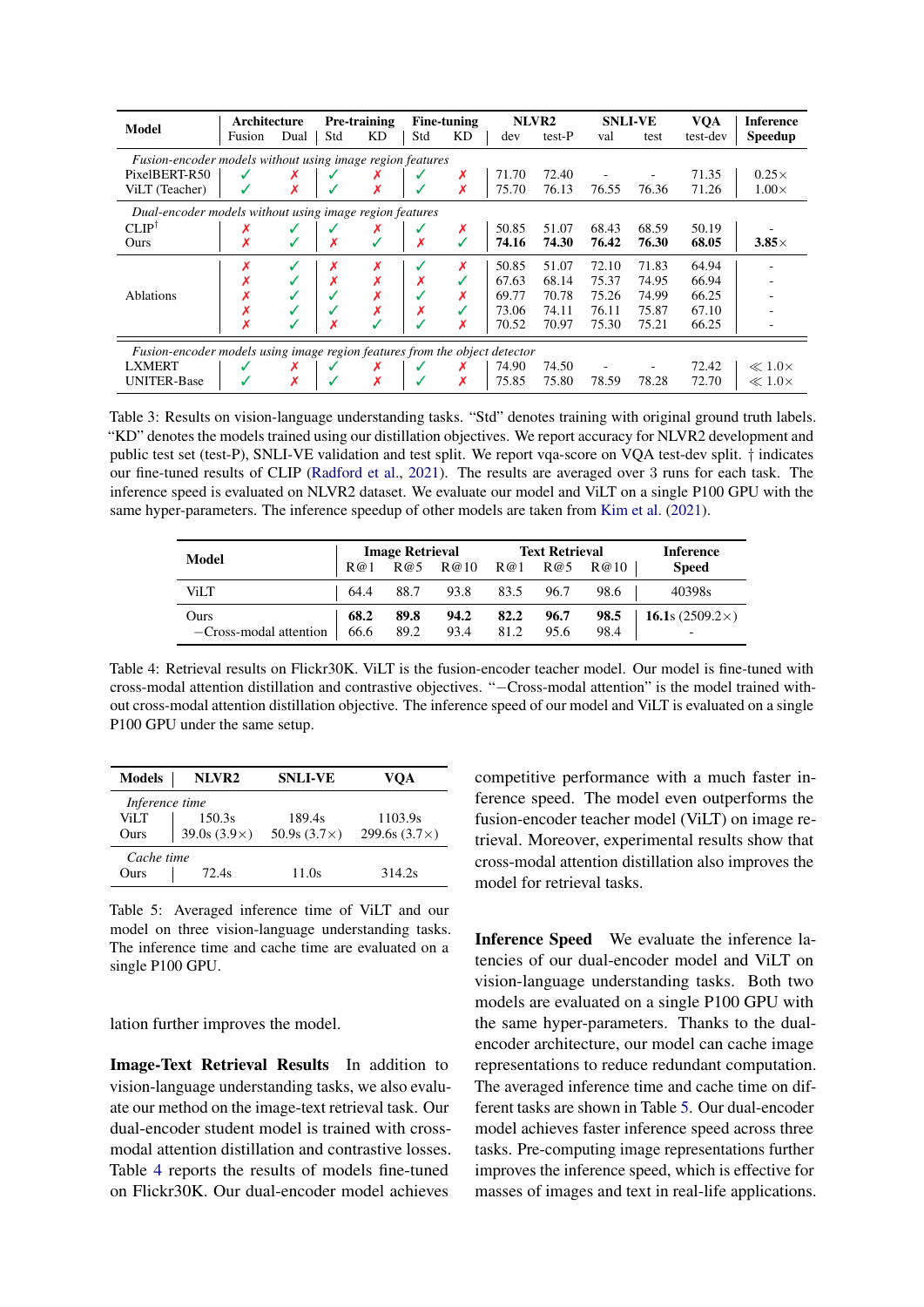<span id="page-7-4"></span>

| <b>Methods</b>     |       | NLVR2  |       | <b>SNLI-VE</b> | VOA      |
|--------------------|-------|--------|-------|----------------|----------|
|                    | dev   | test-P | val   | test           | test-dev |
| Ground Truth Label | 50.85 | 51.07  | 72.10 | 71.83          | 64.94    |
| Soft Label         | 50.85 | 51.07  | 74.87 | 74 64          | 66.45    |
| + Hidden States    | 56.53 | 55.99  | 7149  | 71 29          | 62.62    |
| $+$ Whole Attn     | 64.75 | 66.03  | 74.93 | 74.68          | 66.65    |
| + Uni-Modal Attn   | 64.77 | 65.58  | 74.84 | 74.77          | 66.60    |
| + Cross-Modal Attn | 67.63 | 68.14  | 75.37 | 74.95          | 66.94    |

Table 6: Effects of using different distilled knowledge. "Attn" is short for attention distributions. "Whole Attn" is the combination of "Uni-modal Attn" and "Crossmodal Attn". The results are an average of 3 runs for each task.

<span id="page-7-5"></span>

| <b>Methods</b>                                                              |     | NLVR <sub>2</sub> | <b>SNLI-VE</b> | VOA   |          |
|-----------------------------------------------------------------------------|-----|-------------------|----------------|-------|----------|
|                                                                             | dev | test-P            | val            | test  | test-dev |
| Last Layer   67.63    68.14    75.37<br>Layerwise   66.96    67.41    75.27 |     |                   |                | 74.95 | 66.94    |
|                                                                             |     |                   |                | 74.85 | 66.95    |

Table 7: Effects of different layer mapping strategies for our distillation method. The results are averaged over 3 runs.

# 4.4 Discussion

Effects of Different Distilled Knowledge We investigate the effects of different knowledge used in distillation. We conduct experiments on visionlanguage understanding tasks with different distillation losses during fine-tuning. The dual-encoder student models are directly initialized by ViLT. Table [6](#page-7-4) illustrates the results across tasks. First, we find that using soft label distillation achieves better performance than ground truth labels. However, the model trained using soft labels still gives a relatively low accuracy on NLVR2 task. We further incorporate intermediate representations of the fusion-encoder model to improve the performance of dual-encoder models. We compare using hidden states and different attention distributions. Using attention distributions brings more improvements than hidden states across three tasks. We further explore which part of attention distributions is more critical, including *Cross-Modal Attention* and *Uni-Modal Attention*. As shown in Table [6,](#page-7-4) mimicking the teacher's cross-modal attention distributions achieves more improvements than the uni-modal part, which validates that the cross-modal interactions are more crucial for vision-language understanding tasks. We also find that only using cross-modal attention distributions performs better than using the whole attention distributions (cross $modal + uni-modal$ ).

Effects of Different Layer Mapping Strategies for Distillation Inspired by [Wang et al.](#page-10-14) [\(2020b\)](#page-10-14), we perform the proposed knowledge distillation method on the last layer of the teacher and student. To validate the effectiveness of only distilling on the last layer, we compare it with the layerwise strategy. The results are shown in Table [7.](#page-7-5) Last layer distillation strategy obtains better performance on NLVR2 and SNLI-VE tasks. In addition, only using the attention knowledge of last layer requires less computation. Thus, only using last layer is a more practical way to perform our cross-modal attention distillation.

## 5 Conclusion

In this work, we introduce a cross-modal attention distillation framework to improve the performance of dual-encoder models on vision-language understanding tasks. We employ cross-modal attention knowledge of a fusion-encoder model, including image-to-text and text-to-image attention distributions, to guide the training of the dual-encoder model. Experimental results show that the distilled dual-encoder model achieves competitive performance on NLVR2, SNLI-VE and VQA, while having a much faster inference speed than fusionencoder models.

#### References

- <span id="page-7-3"></span>Peter Anderson, Xiaodong He, Chris Buehler, Damien Teney, Mark Johnson, Stephen Gould, and Lei Zhang. 2018. [Bottom-up and top-down attention for](https://doi.org/10.1109/CVPR.2018.00636) [image captioning and visual question answering.](https://doi.org/10.1109/CVPR.2018.00636) In *2018 IEEE Conference on Computer Vision and Pattern Recognition, CVPR 2018, Salt Lake City, UT, USA, June 18-22, 2018*, pages 6077–6086. Computer Vision Foundation / IEEE Computer Society.
- <span id="page-7-2"></span>Hangbo Bao, Li Dong, and Furu Wei. 2021. [BEiT:](http://arxiv.org/abs/2106.08254) [BERT pre-training of image transformers.](http://arxiv.org/abs/2106.08254) *CoRR*, abs/2106.08254.
- <span id="page-7-1"></span>Hangbo Bao, Li Dong, Furu Wei, Wenhui Wang, Nan Yang, Xiaodong Liu, Yu Wang, Jianfeng Gao, Songhao Piao, Ming Zhou, and Hsiao-Wuen Hon. 2020. [UniLMv2: Pseudo-masked language models for](http://proceedings.mlr.press/v119/bao20a.html) [unified language model pre-training.](http://proceedings.mlr.press/v119/bao20a.html) In *Proceedings of the 37th International Conference on Machine Learning, ICML 2020, 13-18 July 2020, Virtual Event*, volume 119 of *Proceedings of Machine Learning Research*, pages 642–652. PMLR.
- <span id="page-7-0"></span>Yen-Chun Chen, Linjie Li, Licheng Yu, Ahmed El Kholy, Faisal Ahmed, Zhe Gan, Yu Cheng, and Jingjing Liu. 2020. [UNITER: universal image-text](https://doi.org/10.1007/978-3-030-58577-8_7) [representation learning.](https://doi.org/10.1007/978-3-030-58577-8_7) In *Computer Vision - ECCV*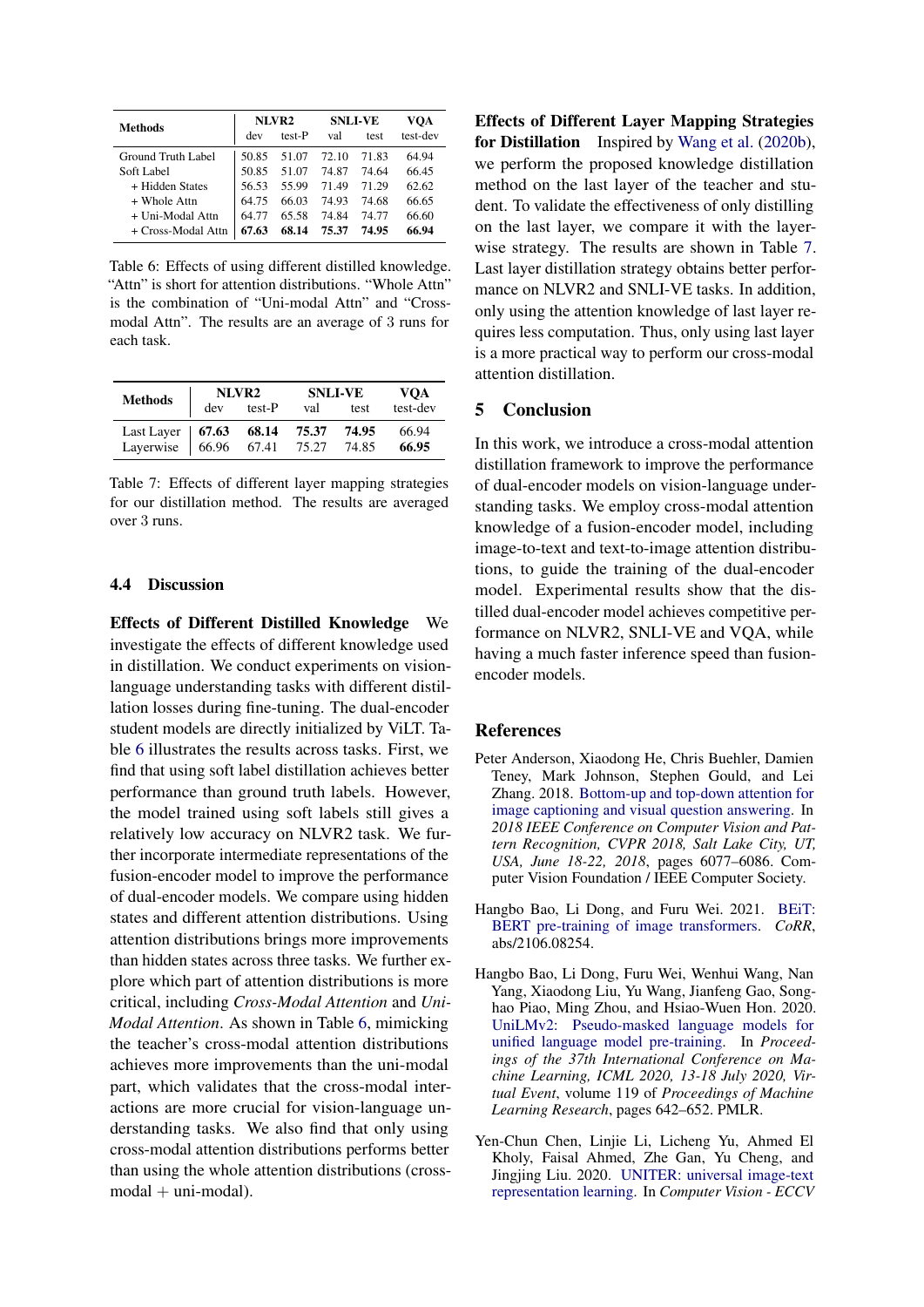*2020 - 16th European Conference, Glasgow, UK, August 23-28, 2020, Proceedings, Part XXX*, volume 12375 of *Lecture Notes in Computer Science*, pages 104–120. Springer.

- <span id="page-8-7"></span>Zewen Chi, Li Dong, Furu Wei, Wenhui Wang, Xian-Ling Mao, and Heyan Huang. 2020. [Cross-lingual](https://aaai.org/ojs/index.php/AAAI/article/view/6256) [natural language generation via pre-training.](https://aaai.org/ojs/index.php/AAAI/article/view/6256) In *The Thirty-Fourth AAAI Conference on Artificial Intelligence, AAAI 2020, The Thirty-Second Innovative Applications of Artificial Intelligence Conference, IAAI 2020, The Tenth AAAI Symposium on Educational Advances in Artificial Intelligence, EAAI 2020, New York, NY, USA, February 7-12, 2020*, pages 7570– 7577. AAAI Press.
- <span id="page-8-9"></span>Zewen Chi, Li Dong, Furu Wei, Nan Yang, Saksham Singhal, Wenhui Wang, Xia Song, Xian-Ling Mao, Heyan Huang, and Ming Zhou. 2021a. [In](https://www.aclweb.org/anthology/2021.naacl-main.280)[foXLM: An information-theoretic framework for](https://www.aclweb.org/anthology/2021.naacl-main.280) [cross-lingual language model pre-training.](https://www.aclweb.org/anthology/2021.naacl-main.280) In *Proceedings of the 2021 Conference of the North American Chapter of the Association for Computational Linguistics: Human Language Technologies*, pages 3576–3588, Online. Association for Computational Linguistics.
- <span id="page-8-10"></span>Zewen Chi, Shaohan Huang, Li Dong, Shuming Ma, Saksham Singhal, Payal Bajaj, Xia Song, and Furu Wei. 2021b. [XLM-E: cross-lingual lan](http://arxiv.org/abs/2106.16138)[guage model pre-training via ELECTRA.](http://arxiv.org/abs/2106.16138) *CoRR*, abs/2106.16138.
- <span id="page-8-8"></span>Alexis Conneau, Kartikay Khandelwal, Naman Goyal, Vishrav Chaudhary, Guillaume Wenzek, Francisco Guzmán, Edouard Grave, Myle Ott, Luke Zettlemoyer, and Veselin Stoyanov. 2020. [Unsupervised](https://www.aclweb.org/anthology/2020.acl-main.747) [cross-lingual representation learning at scale.](https://www.aclweb.org/anthology/2020.acl-main.747) In *Proceedings of the 58th Annual Meeting of the Association for Computational Linguistics*, pages 8440– 8451, Online. Association for Computational Linguistics.
- <span id="page-8-6"></span>Alexis Conneau and Guillaume Lample. 2019. [Cross](https://proceedings.neurips.cc/paper/2019/hash/c04c19c2c2474dbf5f7ac4372c5b9af1-Abstract.html)[lingual language model pretraining.](https://proceedings.neurips.cc/paper/2019/hash/c04c19c2c2474dbf5f7ac4372c5b9af1-Abstract.html) In *Advances in Neural Information Processing Systems 32: Annual Conference on Neural Information Processing Systems 2019, NeurIPS 2019, December 8-14, 2019, Vancouver, BC, Canada*, pages 7057–7067.
- <span id="page-8-14"></span>Ekin Dogus Cubuk, Barret Zoph, Jon Shlens, and Quoc Le. 2020. [Randaugment: Practical automated data](https://proceedings.neurips.cc/paper/2020/hash/d85b63ef0ccb114d0a3bb7b7d808028f-Abstract.html) [augmentation with a reduced search space.](https://proceedings.neurips.cc/paper/2020/hash/d85b63ef0ccb114d0a3bb7b7d808028f-Abstract.html) In *Advances in Neural Information Processing Systems 33: Annual Conference on Neural Information Processing Systems 2020, NeurIPS 2020, December 6- 12, 2020, virtual*.
- <span id="page-8-4"></span>Jacob Devlin, Ming-Wei Chang, Kenton Lee, and Kristina Toutanova. 2019. [BERT: pre-training of](https://doi.org/10.18653/v1/n19-1423) [deep bidirectional transformers for language under](https://doi.org/10.18653/v1/n19-1423)[standing.](https://doi.org/10.18653/v1/n19-1423) In *Proceedings of the 2019 Conference of the North American Chapter of the Association for Computational Linguistics: Human Language Technologies, NAACL-HLT 2019, Minneapolis, MN,*

*USA, June 2-7, 2019, Volume 1 (Long and Short Papers)*, pages 4171–4186. Association for Computational Linguistics.

- <span id="page-8-5"></span>Li Dong, Nan Yang, Wenhui Wang, Furu Wei, Xiaodong Liu, Yu Wang, Jianfeng Gao, Ming Zhou, and Hsiao-Wuen Hon. 2019. Unified language model pre-training for natural language understanding and generation. In *Advances in Neural Information Processing Systems 32: Annual Conference on Neural Information Processing Systems 2019, NeurIPS 2019, December 8-14, 2019, Vancouver, BC, Canada*, pages 13042–13054.
- <span id="page-8-1"></span>Alexey Dosovitskiy, Lucas Beyer, Alexander Kolesnikov, Dirk Weissenborn, Xiaohua Zhai, Thomas Unterthiner, Mostafa Dehghani, Matthias Minderer, Georg Heigold, Sylvain Gelly, Jakob Uszkoreit, and Neil Houlsby. 2021. [An image is](https://openreview.net/forum?id=YicbFdNTTy) [worth 16x16 words: Transformers for image recog](https://openreview.net/forum?id=YicbFdNTTy)[nition at scale.](https://openreview.net/forum?id=YicbFdNTTy) In *9th International Conference on Learning Representations, ICLR 2021, Virtual Event, Austria, May 3-7, 2021*. OpenReview.net.
- <span id="page-8-11"></span>Zhe Gan, Yen-Chun Chen, Linjie Li, Chen Zhu, Yu Cheng, and Jingjing Liu. 2020. [Large-scale ad](https://proceedings.neurips.cc/paper/2020/hash/49562478de4c54fafd4ec46fdb297de5-Abstract.html)[versarial training for vision-and-language represen](https://proceedings.neurips.cc/paper/2020/hash/49562478de4c54fafd4ec46fdb297de5-Abstract.html)[tation learning.](https://proceedings.neurips.cc/paper/2020/hash/49562478de4c54fafd4ec46fdb297de5-Abstract.html) In *Advances in Neural Information Processing Systems 33: Annual Conference on Neural Information Processing Systems 2020, NeurIPS 2020, December 6-12, 2020, virtual*.
- <span id="page-8-0"></span>Yash Goyal, Tejas Khot, Douglas Summers-Stay, Dhruv Batra, and Devi Parikh. 2017. [Making the](https://doi.org/10.1109/CVPR.2017.670) [V in VQA matter: Elevating the role of image un](https://doi.org/10.1109/CVPR.2017.670)[derstanding in visual question answering.](https://doi.org/10.1109/CVPR.2017.670) In *2017 IEEE Conference on Computer Vision and Pattern Recognition, CVPR 2017, Honolulu, HI, USA, July 21-26, 2017*, pages 6325–6334. IEEE Computer Society.
- <span id="page-8-3"></span>Geoffrey E. Hinton, Oriol Vinyals, and Jeffrey Dean. 2015. [Distilling the knowledge in a neural network.](http://arxiv.org/abs/1503.02531) *CoRR*, abs/1503.02531.
- <span id="page-8-12"></span>Zhicheng Huang, Zhaoyang Zeng, Bei Liu, Dongmei Fu, and Jianlong Fu. 2020. [Pixel-bert: Aligning im](http://arxiv.org/abs/2004.00849)[age pixels with text by deep multi-modal transform](http://arxiv.org/abs/2004.00849)[ers.](http://arxiv.org/abs/2004.00849) *CoRR*, abs/2004.00849.
- <span id="page-8-2"></span>Chao Jia, Yinfei Yang, Ye Xia, Yi-Ting Chen, Zarana Parekh, Hieu Pham, Quoc V. Le, Yun-Hsuan Sung, Zhen Li, and Tom Duerig. 2021. [Scaling up visual](http://proceedings.mlr.press/v139/jia21b.html) [and vision-language representation learning with](http://proceedings.mlr.press/v139/jia21b.html) [noisy text supervision.](http://proceedings.mlr.press/v139/jia21b.html) In *Proceedings of the 38th International Conference on Machine Learning, ICML 2021, 18-24 July 2021, Virtual Event*, volume 139 of *Proceedings of Machine Learning Research*, pages 4904–4916. PMLR.
- <span id="page-8-13"></span>Xiaoqi Jiao, Yichun Yin, Lifeng Shang, Xin Jiang, Xiao Chen, Linlin Li, Fang Wang, and Qun Liu. 2020. [Tinybert: Distilling BERT for natural lan](https://doi.org/10.18653/v1/2020.findings-emnlp.372)[guage understanding.](https://doi.org/10.18653/v1/2020.findings-emnlp.372) In *Findings of the Association for Computational Linguistics: EMNLP 2020, Online Event, 16-20 November 2020*, volume EMNLP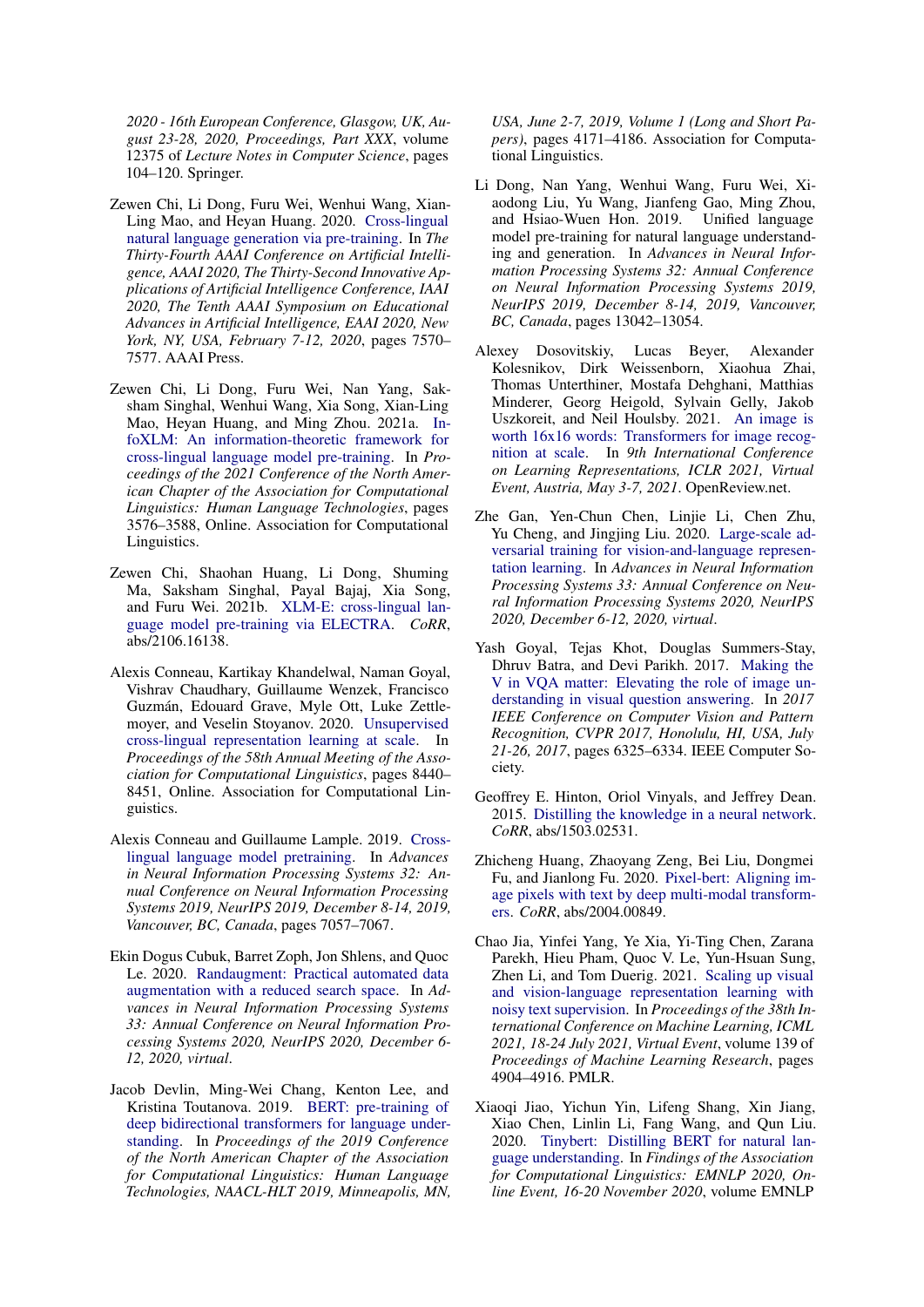2020 of *Findings of ACL*, pages 4163–4174. Association for Computational Linguistics.

- <span id="page-9-14"></span>Andrej Karpathy and Li Fei-Fei. 2015. [Deep visual](https://doi.org/10.1109/CVPR.2015.7298932)[semantic alignments for generating image descrip](https://doi.org/10.1109/CVPR.2015.7298932)[tions.](https://doi.org/10.1109/CVPR.2015.7298932) In *IEEE Conference on Computer Vision and Pattern Recognition, CVPR 2015, Boston, MA, USA, June 7-12, 2015*, pages 3128–3137. IEEE Computer Society.
- <span id="page-9-4"></span>Wonjae Kim, Bokyung Son, and Ildoo Kim. 2021. [Vilt:](http://proceedings.mlr.press/v139/kim21k.html) [Vision-and-language transformer without convolu](http://proceedings.mlr.press/v139/kim21k.html)[tion or region supervision.](http://proceedings.mlr.press/v139/kim21k.html) In *Proceedings of the 38th International Conference on Machine Learning*, volume 139 of *Proceedings of Machine Learning Research*, pages 5583–5594. PMLR.
- <span id="page-9-15"></span>Diederik P. Kingma and Jimmy Ba. 2015. [Adam: A](http://arxiv.org/abs/1412.6980) [method for stochastic optimization.](http://arxiv.org/abs/1412.6980) In *3rd International Conference on Learning Representations, ICLR 2015, San Diego, CA, USA, May 7-9, 2015, Conference Track Proceedings*.
- <span id="page-9-10"></span>Ranjay Krishna, Yuke Zhu, Oliver Groth, Justin Johnson, Kenji Hata, Joshua Kravitz, Stephanie Chen, Yannis Kalantidis, Li-Jia Li, David A. Shamma, Michael S. Bernstein, and Li Fei-Fei. 2017. [Vi](https://doi.org/10.1007/s11263-016-0981-7)[sual genome: Connecting language and vision using](https://doi.org/10.1007/s11263-016-0981-7) [crowdsourced dense image annotations.](https://doi.org/10.1007/s11263-016-0981-7) *Int. J. Comput. Vis.*, 123(1):32–73.
- <span id="page-9-8"></span>Mike Lewis, Yinhan Liu, Naman Goyal, Marjan Ghazvininejad, Abdelrahman Mohamed, Omer Levy, Veselin Stoyanov, and Luke Zettlemoyer. 2020. [BART: denoising sequence-to-sequence pre](https://doi.org/10.18653/v1/2020.acl-main.703)[training for natural language generation, translation,](https://doi.org/10.18653/v1/2020.acl-main.703) [and comprehension.](https://doi.org/10.18653/v1/2020.acl-main.703) In *Proceedings of the 58th Annual Meeting of the Association for Computational Linguistics, ACL 2020, Online, July 5-10, 2020*, pages 7871–7880. Association for Computational Linguistics.
- <span id="page-9-6"></span>Junnan Li, Ramprasaath R. Selvaraju, Akhilesh Deepak Gotmare, Shafiq R. Joty, Caiming Xiong, and Steven C. H. Hoi. 2021a. [Align](http://arxiv.org/abs/2107.07651) [before fuse: Vision and language representation](http://arxiv.org/abs/2107.07651) [learning with momentum distillation.](http://arxiv.org/abs/2107.07651) *CoRR*, abs/2107.07651.
- <span id="page-9-0"></span>Liunian Harold Li, Mark Yatskar, Da Yin, Cho-Jui Hsieh, and Kai-Wei Chang. 2019. [Visualbert: A](http://arxiv.org/abs/1908.03557) [simple and performant baseline for vision and lan](http://arxiv.org/abs/1908.03557)[guage.](http://arxiv.org/abs/1908.03557) *CoRR*, abs/1908.03557.
- <span id="page-9-3"></span>Wei Li, Can Gao, Guocheng Niu, Xinyan Xiao, Hao Liu, Jiachen Liu, Hua Wu, and Haifeng Wang. 2021b. [UNIMO: towards unified-modal understand](https://doi.org/10.18653/v1/2021.acl-long.202)[ing and generation via cross-modal contrastive learn](https://doi.org/10.18653/v1/2021.acl-long.202)[ing.](https://doi.org/10.18653/v1/2021.acl-long.202) In *Proceedings of the 59th Annual Meeting of the Association for Computational Linguistics and the 11th International Joint Conference on Natural Language Processing, ACL/IJCNLP 2021, (Volume 1: Long Papers), Virtual Event, August 1-6, 2021*, pages 2592–2607. Association for Computational Linguistics.
- <span id="page-9-2"></span>Xiujun Li, Xi Yin, Chunyuan Li, Pengchuan Zhang, Xiaowei Hu, Lei Zhang, Lijuan Wang, Houdong Hu, Li Dong, Furu Wei, Yejin Choi, and Jianfeng Gao. 2020. [Oscar: Object-semantics aligned pre-training](https://doi.org/10.1007/978-3-030-58577-8_8) [for vision-language tasks.](https://doi.org/10.1007/978-3-030-58577-8_8) In *Computer Vision - ECCV 2020 - 16th European Conference, Glasgow, UK, August 23-28, 2020, Proceedings, Part XXX*, volume 12375 of *Lecture Notes in Computer Science*, pages 121–137. Springer.
- <span id="page-9-11"></span>Tsung-Yi Lin, Michael Maire, Serge J. Belongie, James Hays, Pietro Perona, Deva Ramanan, Piotr Dollár, and C. Lawrence Zitnick. 2014. [Microsoft COCO:](https://doi.org/10.1007/978-3-319-10602-1_48) [common objects in context.](https://doi.org/10.1007/978-3-319-10602-1_48) In *Computer Vision - ECCV 2014 - 13th European Conference, Zurich, Switzerland, September 6-12, 2014, Proceedings, Part V*, volume 8693 of *Lecture Notes in Computer Science*, pages 740–755. Springer.
- <span id="page-9-7"></span>Yinhan Liu, Myle Ott, Naman Goyal, Jingfei Du, Mandar Joshi, Danqi Chen, Omer Levy, Mike Lewis, Luke Zettlemoyer, and Veselin Stoyanov. 2019. [Roberta: A robustly optimized BERT pretraining ap](http://arxiv.org/abs/1907.11692)[proach.](http://arxiv.org/abs/1907.11692) *CoRR*, abs/1907.11692.
- <span id="page-9-1"></span>Jiasen Lu, Dhruv Batra, Devi Parikh, and Stefan Lee. 2019. [Vilbert: Pretraining task-agnostic visi](https://proceedings.neurips.cc/paper/2019/hash/c74d97b01eae257e44aa9d5bade97baf-Abstract.html)[olinguistic representations for vision-and-language](https://proceedings.neurips.cc/paper/2019/hash/c74d97b01eae257e44aa9d5bade97baf-Abstract.html) [tasks.](https://proceedings.neurips.cc/paper/2019/hash/c74d97b01eae257e44aa9d5bade97baf-Abstract.html) In *Advances in Neural Information Processing Systems 32: Annual Conference on Neural Information Processing Systems 2019, NeurIPS 2019, December 8-14, 2019, Vancouver, BC, Canada*, pages 13–23.
- <span id="page-9-9"></span>Shuming Ma, Li Dong, Shaohan Huang, Dongdong Zhang, Alexandre Muzio, Saksham Singhal, Hany Hassan Awadalla, Xia Song, and Furu Wei. 2021. [Deltalm: Encoder-decoder pre-training](https://arxiv.org/abs/2106.13736) [for language generation and translation by aug](https://arxiv.org/abs/2106.13736)[menting pretrained multilingual encoders.](https://arxiv.org/abs/2106.13736) *CoRR*, abs/2106.13736.
- <span id="page-9-12"></span>Vicente Ordonez, Girish Kulkarni, and Tamara L. Berg. 2011. [Im2text: Describing images using 1 million](https://proceedings.neurips.cc/paper/2011/hash/5dd9db5e033da9c6fb5ba83c7a7ebea9-Abstract.html) [captioned photographs.](https://proceedings.neurips.cc/paper/2011/hash/5dd9db5e033da9c6fb5ba83c7a7ebea9-Abstract.html) In *Advances in Neural Information Processing Systems 24: 25th Annual Conference on Neural Information Processing Systems 2011. Proceedings of a meeting held 12-14 December 2011, Granada, Spain*, pages 1143–1151.
- <span id="page-9-13"></span>Bryan A. Plummer, Liwei Wang, Chris M. Cervantes, Juan C. Caicedo, Julia Hockenmaier, and Svetlana Lazebnik. 2015. [Flickr30k entities: Collecting](https://doi.org/10.1109/ICCV.2015.303) [region-to-phrase correspondences for richer image](https://doi.org/10.1109/ICCV.2015.303)[to-sentence models.](https://doi.org/10.1109/ICCV.2015.303) In *2015 IEEE International Conference on Computer Vision, ICCV 2015, Santiago, Chile, December 7-13, 2015*, pages 2641–2649. IEEE Computer Society.
- <span id="page-9-5"></span>Alec Radford, Jong Wook Kim, Chris Hallacy, Aditya Ramesh, Gabriel Goh, Sandhini Agarwal, Girish Sastry, Amanda Askell, Pamela Mishkin, Jack Clark, Gretchen Krueger, and Ilya Sutskever. 2021. [Learn](http://proceedings.mlr.press/v139/radford21a.html)[ing transferable visual models from natural lan](http://proceedings.mlr.press/v139/radford21a.html)[guage supervision.](http://proceedings.mlr.press/v139/radford21a.html) In *Proceedings of the 38th International Conference on Machine Learning, ICML*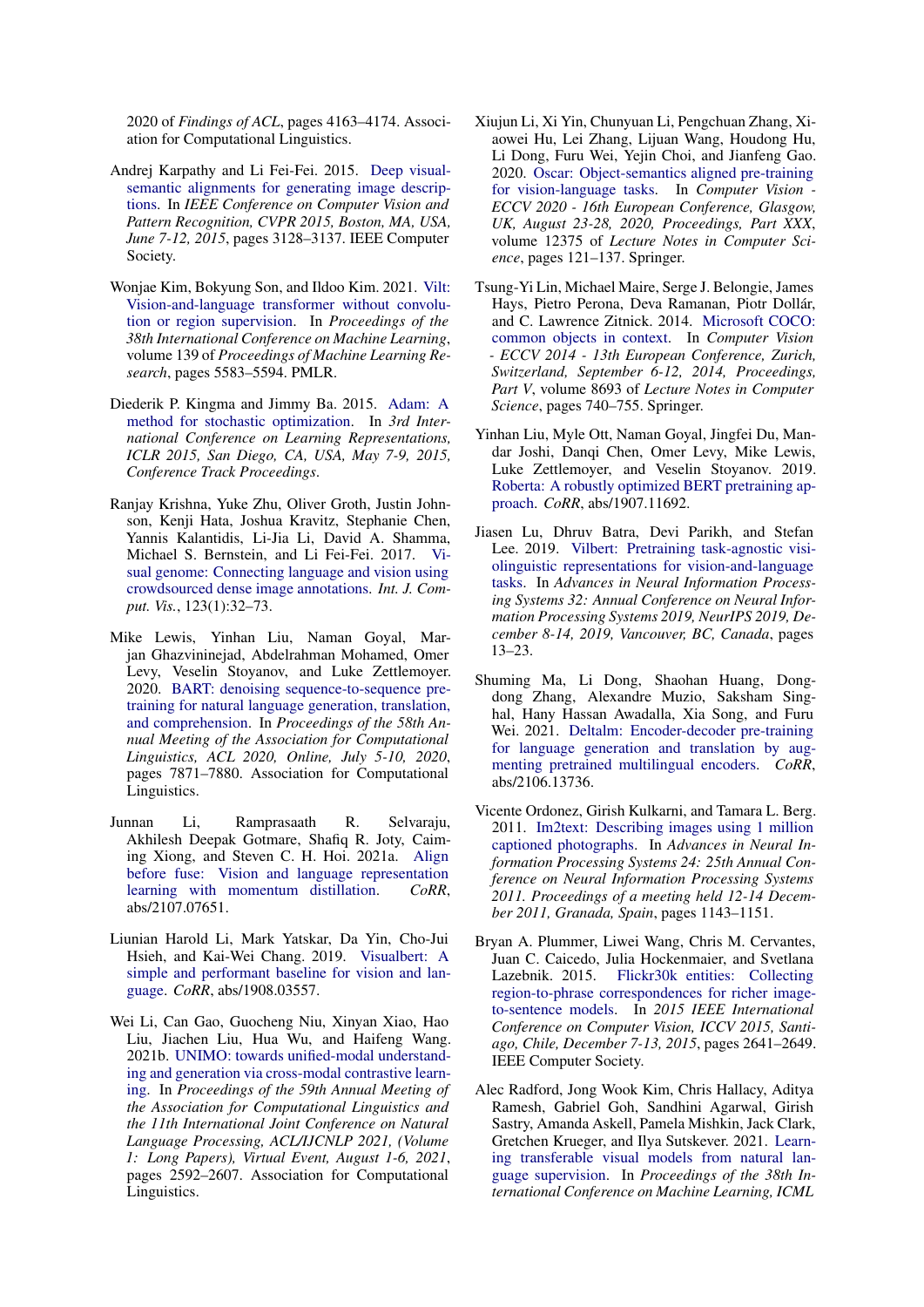*2021, 18-24 July 2021, Virtual Event*, volume 139 of *Proceedings of Machine Learning Research*, pages 8748–8763. PMLR.

- <span id="page-10-4"></span>Alec Radford, Karthik Narasimhan, Tim Salimans, and Ilya Sutskever. 2018. [Improving language under](https://s3-us-west-2.amazonaws.com/openaiassets/research-covers/language-unsupervised/language understanding paper.pdf)[standing by generative pre-training.](https://s3-us-west-2.amazonaws.com/openaiassets/research-covers/language-unsupervised/language understanding paper.pdf)
- <span id="page-10-5"></span>Colin Raffel, Noam Shazeer, Adam Roberts, Katherine Lee, Sharan Narang, Michael Matena, Yanqi Zhou, Wei Li, and Peter J. Liu. 2020. [Exploring the limits](http://jmlr.org/papers/v21/20-074.html) [of transfer learning with a unified text-to-text trans](http://jmlr.org/papers/v21/20-074.html)[former.](http://jmlr.org/papers/v21/20-074.html) *J. Mach. Learn. Res.*, 21:140:1–140:67.
- <span id="page-10-9"></span>Shaoqing Ren, Kaiming He, Ross B. Girshick, and Jian Sun. 2015. [Faster R-CNN: towards real-time](https://proceedings.neurips.cc/paper/2015/hash/14bfa6bb14875e45bba028a21ed38046-Abstract.html) [object detection with region proposal networks.](https://proceedings.neurips.cc/paper/2015/hash/14bfa6bb14875e45bba028a21ed38046-Abstract.html) In *Advances in Neural Information Processing Systems 28: Annual Conference on Neural Information Processing Systems 2015, December 7-12, 2015, Montreal, Quebec, Canada*, pages 91–99.
- <span id="page-10-11"></span>Adriana Romero, Nicolas Ballas, Samira Ebrahimi Kahou, Antoine Chassang, Carlo Gatta, and Yoshua Bengio. 2015. [Fitnets: Hints for thin deep nets.](http://arxiv.org/abs/1412.6550) In *3rd International Conference on Learning Representations, ICLR 2015, San Diego, CA, USA, May 7-9, 2015, Conference Track Proceedings*.
- <span id="page-10-16"></span>Piyush Sharma, Nan Ding, Sebastian Goodman, and Radu Soricut. 2018. [Conceptual captions: A](https://doi.org/10.18653/v1/P18-1238) [cleaned, hypernymed, image alt-text dataset for au](https://doi.org/10.18653/v1/P18-1238)[tomatic image captioning.](https://doi.org/10.18653/v1/P18-1238) In *Proceedings of the 56th Annual Meeting of the Association for Computational Linguistics, ACL 2018, Melbourne, Australia, July 15-20, 2018, Volume 1: Long Papers*, pages 2556–2565. Association for Computational Linguistics.
- <span id="page-10-1"></span>Weijie Su, Xizhou Zhu, Yue Cao, Bin Li, Lewei Lu, Furu Wei, and Jifeng Dai. 2020. [VL-BERT: pre](https://openreview.net/forum?id=SygXPaEYvH)[training of generic visual-linguistic representations.](https://openreview.net/forum?id=SygXPaEYvH) In *8th International Conference on Learning Representations, ICLR 2020, Addis Ababa, Ethiopia, April 26-30, 2020*. OpenReview.net.
- <span id="page-10-2"></span>Alane Suhr, Stephanie Zhou, Ally Zhang, Iris Zhang, Huajun Bai, and Yoav Artzi. 2019. [A corpus for](https://doi.org/10.18653/v1/p19-1644) [reasoning about natural language grounded in pho](https://doi.org/10.18653/v1/p19-1644)[tographs.](https://doi.org/10.18653/v1/p19-1644) In *Proceedings of the 57th Conference of the Association for Computational Linguistics, ACL 2019, Florence, Italy, July 28- August 2, 2019, Volume 1: Long Papers*, pages 6418–6428. Association for Computational Linguistics.
- <span id="page-10-10"></span>Siqi Sun, Yen-Chun Chen, Linjie Li, Shuohang Wang, Yuwei Fang, and Jingjing Liu. 2021. [Lightning](https://doi.org/10.18653/v1/2021.naacl-main.77)[dot: Pre-training visual-semantic embeddings for](https://doi.org/10.18653/v1/2021.naacl-main.77) [real-time image-text retrieval.](https://doi.org/10.18653/v1/2021.naacl-main.77) In *Proceedings of the 2021 Conference of the North American Chapter of the Association for Computational Linguistics: Human Language Technologies, NAACL-HLT 2021, Online, June 6-11, 2021*, pages 982–997. Association for Computational Linguistics.
- <span id="page-10-12"></span>Siqi Sun, Yu Cheng, Zhe Gan, and Jingjing Liu. 2019. [Patient knowledge distillation for BERT model com](https://doi.org/10.18653/v1/D19-1441)[pression.](https://doi.org/10.18653/v1/D19-1441) In *Proceedings of the 2019 Conference on Empirical Methods in Natural Language Processing and the 9th International Joint Conference on Natural Language Processing, EMNLP-IJCNLP 2019, Hong Kong, China, November 3-7, 2019*, pages 4322–4331. Association for Computational Linguistics.
- <span id="page-10-0"></span>Hao Tan and Mohit Bansal. 2019. [LXMERT: learning](https://doi.org/10.18653/v1/D19-1514) [cross-modality encoder representations from trans](https://doi.org/10.18653/v1/D19-1514)[formers.](https://doi.org/10.18653/v1/D19-1514) In *Proceedings of the 2019 Conference on Empirical Methods in Natural Language Processing and the 9th International Joint Conference on Natural Language Processing, EMNLP-IJCNLP 2019, Hong Kong, China, November 3-7, 2019*, pages 5099–5110. Association for Computational Linguistics.
- <span id="page-10-6"></span>Hugo Touvron, Matthieu Cord, Matthijs Douze, Francisco Massa, Alexandre Sablayrolles, and Hervé Jégou. 2021. [Training data-efficient image transform](http://proceedings.mlr.press/v139/touvron21a.html)[ers & distillation through attention.](http://proceedings.mlr.press/v139/touvron21a.html) In *Proceedings of the 38th International Conference on Machine Learning, ICML 2021, 18-24 July 2021, Virtual Event*, volume 139 of *Proceedings of Machine Learning Research*, pages 10347–10357. PMLR.
- <span id="page-10-3"></span>Ashish Vaswani, Noam Shazeer, Niki Parmar, Jakob Uszkoreit, Llion Jones, Aidan N. Gomez, Lukasz Kaiser, and Illia Polosukhin. 2017. [Attention is all](https://proceedings.neurips.cc/paper/2017/hash/3f5ee243547dee91fbd053c1c4a845aa-Abstract.html) [you need.](https://proceedings.neurips.cc/paper/2017/hash/3f5ee243547dee91fbd053c1c4a845aa-Abstract.html) In *Advances in Neural Information Processing Systems 30: Annual Conference on Neural Information Processing Systems 2017, December 4- 9, 2017, Long Beach, CA, USA*, pages 5998–6008.
- <span id="page-10-13"></span>Jianfeng Wang, Xiaowei Hu, Pengchuan Zhang, Xiujun Li, Lijuan Wang, Lei Zhang, Jianfeng Gao, and Zicheng Liu. 2020a. [Minivlm: A smaller and faster](http://arxiv.org/abs/2012.06946) [vision-language model.](http://arxiv.org/abs/2012.06946) *CoRR*, abs/2012.06946.
- <span id="page-10-7"></span>Wenhui Wang, Hangbo Bao, Li Dong, and Furu Wei. 2021a. [Vlmo: Unified vision-language pre](http://arxiv.org/abs/2111.02358)[training with mixture-of-modality-experts.](http://arxiv.org/abs/2111.02358) *CoRR*, abs/2111.02358.
- <span id="page-10-15"></span>Wenhui Wang, Hangbo Bao, Shaohan Huang, Li Dong, and Furu Wei. 2021b. [Minilmv2: Multi-head self](https://doi.org/10.18653/v1/2021.findings-acl.188)[attention relation distillation for compressing pre](https://doi.org/10.18653/v1/2021.findings-acl.188)[trained transformers.](https://doi.org/10.18653/v1/2021.findings-acl.188) In *Findings of the Association for Computational Linguistics: ACL/IJCNLP 2021, Online Event, August 1-6, 2021*, volume ACL/IJCNLP 2021 of *Findings of ACL*, pages 2140– 2151. Association for Computational Linguistics.
- <span id="page-10-14"></span>Wenhui Wang, Furu Wei, Li Dong, Hangbo Bao, Nan Yang, and Ming Zhou. 2020b. [Minilm: Deep self](https://proceedings.neurips.cc/paper/2020/hash/3f5ee243547dee91fbd053c1c4a845aa-Abstract.html)[attention distillation for task-agnostic compression](https://proceedings.neurips.cc/paper/2020/hash/3f5ee243547dee91fbd053c1c4a845aa-Abstract.html) [of pre-trained transformers.](https://proceedings.neurips.cc/paper/2020/hash/3f5ee243547dee91fbd053c1c4a845aa-Abstract.html) In *Advances in Neural Information Processing Systems 33: Annual Conference on Neural Information Processing Systems 2020, NeurIPS 2020, December 6-12, 2020, virtual*.
- <span id="page-10-8"></span>Zirui Wang, Jiahui Yu, Adams Wei Yu, Zihang Dai, Yulia Tsvetkov, and Yuan Cao. 2021c. [Simvlm: Simple](http://arxiv.org/abs/2108.10904)